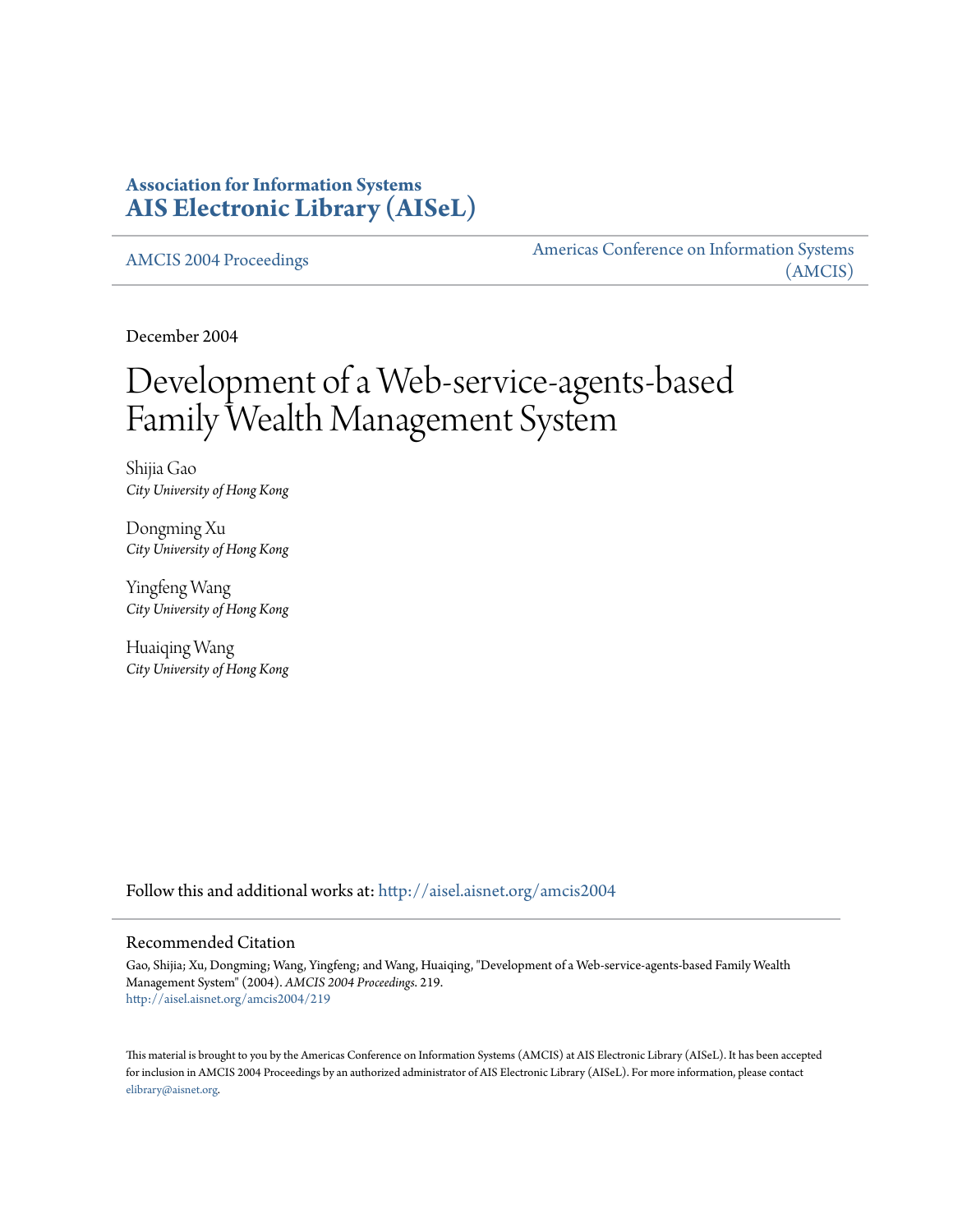## **Development of a Web-service-agents-based Family Wealth Management System**

**Shijia Gao**  City University of Hong Kong 50095293@student.cityu.edu.hk

**Yingfeng Wang**  City University of Hong Kong 50095650@student.cityu.edu.hk

**Dongming Xu**  City University of Hong Kong isdemixu@cityu.edu.hk

**Huaiqing Wang**  City University of Hong Kong iswang@is.cityu.edu.hk

#### **ABSTRACT**

The roiling financial markets, constantly changing tax law and increasing complexity of planning transaction increase the demand of aggregated family wealth management (FWM) services. However, current trend of developing such advisory systems is mainly focusing on financial or investment side. In addition, these existing systems lack of flexibility and are hard to be integrated with other organizational information systems, such as CRM systems. In this paper, a novel architecture of Web-service-agents-based FWM systems has been proposed. Multiple intelligent agents are wrapped as Web services and can communicate with each other via Web service protocols. On the one hand, these agents can collaborate with each other and provide comprehensive FWM advices. On the other hand, each service can work independently to achieve its own tasks. A prototype system for supporting financial advice is also presented to demonstrate the advances of the proposed Webservice-agents-based FWM system architecture.

#### **Keywords**

Web-service agents, Intelligent agent, Web services, Family wealth management, Financial adviser.

#### **1. INTRODUCTION**

Recently, a joint research project between Bank of Communications (Hong Kong Branch) (BCOM) and City University of Hong Kong (CityU) has been started. The goal of this project is the long-term research and development of an investment advisor system. Up to now, the project is in the completion of the first phase, which involves first prototype building and testing. Financial Planner (FP), by its nature, is a kind of financial advisor system. It is a computer-based system that provides tailor-made financial and investment related advisory services to individuals. The objective of this joint research project is to apply innovative technology to help high-net-worth individuals to preserve and even to create wealth.

This project initiates our research in wealth management, more specifically, in family wealth management (FWM). According to Financial Advisor Pages (http://www.fapages.com), family wealth is the capital (intellectual, emotional, financial, or otherwise) it's used to secure a given quality of life for the whole family members. Given this definition, it makes sense that once an individual has that capital, he or she need to secure it. Traditionally, people who have accumulated a significant amount of wealth secure their wealth by consulting wealth management specialists. In this paper we focus on automating wealth specialist's role to achieve FWM.

The rest of paper is organized as follows. Section 2 briefly reviews the relevant literature on FWM, intelligent agents and Web-service issues, and describes our research motivation. Following the section, a Web-service-agents-based FWM system has been presented in Section 3. The implementation and operation of a prototype system is described in Section 4. Finally, Section 5 addresses our contribution as well as the future work.

#### **2. BACKGROUND**

#### **2.1 Family Wealth Management (FWM)**

Lifetime financial planning and management is a complex, challenging process (Tomecek, 2003). Families of great wealth have unique requirements and special responsibilities to themselves and to society as well (Grace, 2000). They concern not only the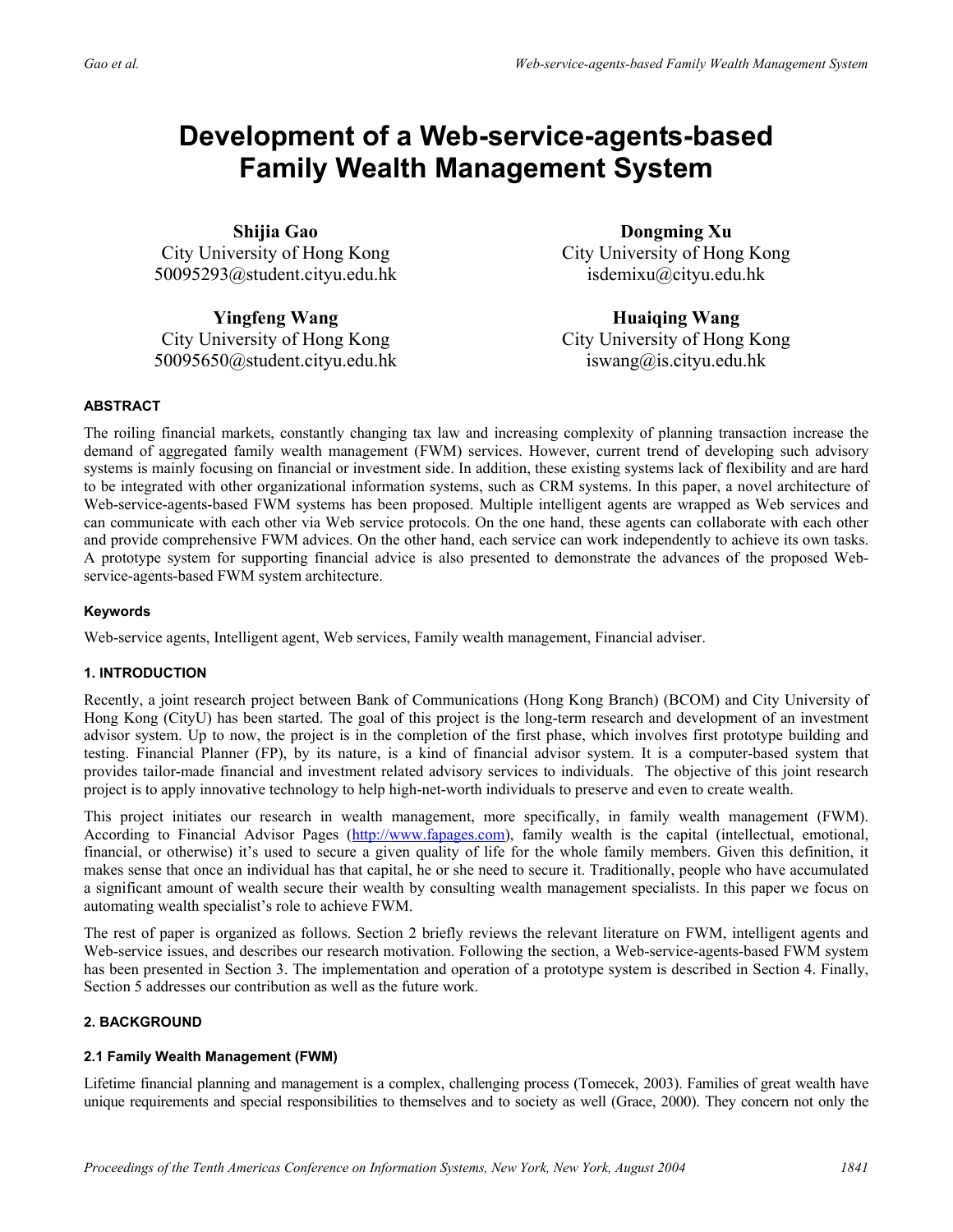wealth preservation, but also the wealth creation. Therefore, many wealthy families look for a vehicle that can address their fundamental needs in terms of investment management, tax and estate planning, insurance, accounting, legal services and administrative housekeeping. The business that specializes in these services is called Family Office (FO). According to the Family Office Exchange (FOX) in Oak Part, Ill., there are more than 3,500 family offices in the US and there are an estimated 4,000 more family offices overseas. FOX is a professional association that serves as an independent clearinghouse of global stateof-art best practices and leading-edge concepts within wealth management.

The multi-family office (MFO) has become one of the most sought-after platforms for serving ultra-affluent. FOX defines MFO as a multi-disciplined firm that offers integrated financial advice to its clients in eight or nine categories (Hamilton, 2002). MFO aggregates and focuses resources to facilitate a common interest in asset protection, cost control, financial education, family philanthropy and a host of other needs. Therefore, MFOs must provide services including integrated tax and estate plan, investment strategy, trusteeship, risk management, lifestyle management, record keeping and reporting, family continuity, and family philanthropy. The top 3 MFOs are Atlantic Trust Pell Rudman, Family Wealth Group (US Trust), and Rockefeller & Company (Hamilton, 2002).

Over the last few years, there has been an increasing interest in developing web-based FMO systems, called financial advisor, investment advisor, or financial planner systems. This kind of systems provides services as similar as FO or MFO does, but with narrow focusing on investment strategy and risk management services, such as asset allocation, portfolio management, monitoring and control and reporting services. The most famous financial advisor system is Financial Engines (www.financialengines.com), which is founded by Nobel Prize-winning economist William F. Sharpe. The Financial Engines is registered with the Securities and Exchange Commission (the SEC) as a financial advisor. It provides subscribers with specific buy-and-sell recommendations for managing tax-deferred and taxable investments. There are also some expert systems providing financial advisor services, such as Lymer and Richards' (1995) expert system for personal pension planning, Heuer et al.'s (1988) expert system for financial investment – INVEST, and Pickup's (1989) expert system for personal financial planning. In addition, some well-known banks developed their own on-line system for financial planning and investment advice, such as HSBC (www.hsbc.com), Bank of American (www.bankofamerican.com), Citibank (www.citibank.com), etc. Our research follows such contemporary trend in developing financial advisory system in a much more comprehensive way, as a Wealth Management System.

#### **2.2 Motivation**

Demands on family offices have been increasing due to the roiling financial markets, constantly changing tax law and increasing complexity of planning transactions (Martin, 2003). However, the current FOs and MFOs are founded on human specialists' teams, which accrue very high employment cost and in turn raise the service charges for the clients. According to McGould (1999), the dedication of technology can improve the efficiency of FOs business. For example, Asset Management Advisors Inc. ("AMA"), an MFO, uses the computing power and communication technology to expand its services while keeping the costs down. But, it uses technology only in the investment, operations and client services areas, which cover very little part of services provided by a typical MFO. Up to now, there is no one integrated comprehensive advisory system that can perform all MFO functionalities for wealthy people autonomously.

In addition, an estimated \$5 to \$10 trillion of intergenerational wealth will transfer hands over 20 years from 1998 to 2018 according to the statistics published by US Trust and Trusts & Estates. For the high-net-worth individuals, the integrated long-term planning and implementation are crucial to effective wealth management of their lives and their legacies. However, the most current MFO systems can only act as a financial or investment advisor providing customers with investment advices without the consideration of many other issues, such as cash flow management, legal issues, family philanthropy, education, etc. An ideal FWM will be the aggregation of those issues together. Moreover, these systems are lack of flexible, autonomous problem-solving behaviour, rich interactions, and pre-active and re-active features.

All the above mentioned problems motivate us to develop a FWM system, which is an integrated and comprehensive system imitating a real MFO. This FWM system will be able to represent specialists' roles and deliver advisory services that combine the expertise of FWM professionals with powerful technology in a cost-effective and efficient way.

#### **2.3 Intelligent Agents**

The concept of "agent" has become important in artificial intelligence, computer science, and e-commerce (Dugdale, 1996; Wang, 1997). Informally, intelligent agents can be seen as software agents with intelligent behavior. Formally, intelligent agents are used to denote a software-based computer system that is capable of autonomous action in order to meet its design objectives. They enjoy the following properties: (Woodridge, 1995)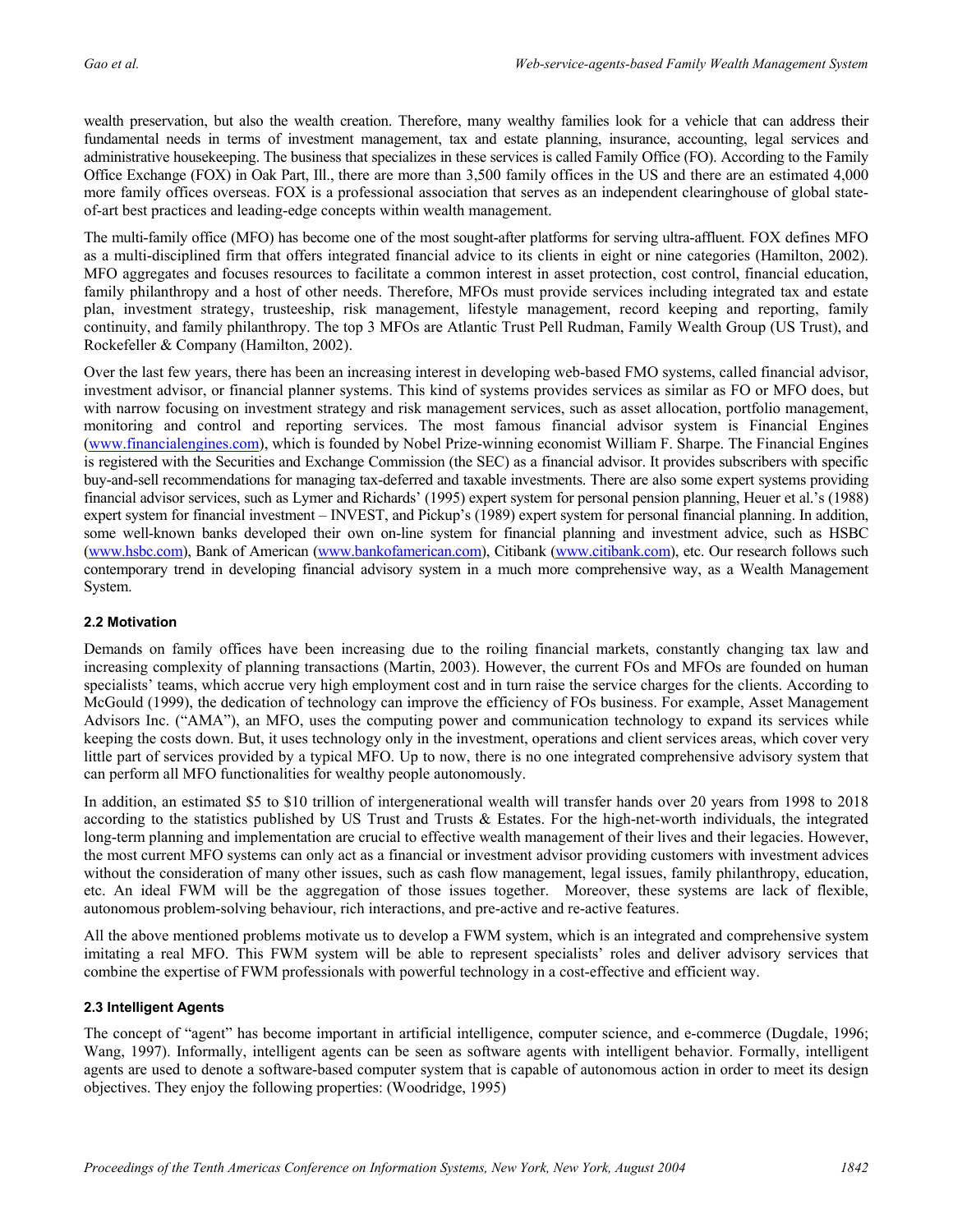- *Autonomy*. Agents operate without the direct intervention of humans. For example, agents in FWM systems can perform their own wealth management activities autonomously.
- *Co-operability*. Agents co-operate with other agents towards the achievement of certain objectives. For FWM system, different agents communicate with each other in order to reach their goals.
- *Reactivity*. Agents perceive their environment and respond in a timely fashion to changes that occur. For instance, if there is inflation in the financial market, some agents will response to such change immediately.
- *Pro-activity*. Agents do not simply act in response to their environment; they are able to exhibit goal-directed behaviors by taking the initiatives. For example, one agent in FWM system may take the initiatives to resolve the conflicts amongst agents.

According to Woodridge and Jennings (1995), a generic agent has a set of goals, certain capabilities to perform tasks, and some knowledge about its environment. To achieve its goals, an agent needs to use its knowledge to reason about its environment and the behaviors of other agents, to generate plans and to execute these plans. A multi-agent system consists of a group of agents, interacting with one another to collectively achieve their goals. By absorbing other agents' knowledge and capabilities, agents can overcome their inherent bounds of intelligence.

There has been a recent considerable growth of interest in the design of a distributed, intelligent society of agents capable of dealing with complex problems and vast amounts of information collaboratively. Since agent technology provides flexible, distributed, and intelligent solutions for business process management, researchers have proposed to design and develop numerous intelligent-agents based systems to support business processes management (Wang et al., 2002; Wang & Wang, 1997).

#### **2.4 Distributed Problem Solving**

Lifetime wealth management is a complex, challenging process (Tomecek, 2003). To preserve or even create wealth does not equal to save or earn money, it means to optimize financial management while taking one's other best interest into account. Due to an inherent distribution of intelligence among different FWM agents, any one agent is unable to accomplish this kind of wealth optimization alone. Therefore, distributed problem solving (DPS) is required.

According to Weiss (1999), DPS is the name applied to a subfield of distributed artificial intelligence in which the emphasis is on getting agents to work together well to solve problems that require collective effort. One class of DPS strategies is "result sharing", and the way to share the results is so-called functionally accurate cooperation, which is a style in which agents may only take their own interest into consideration when solving their tasks and need to engage in a cooperative iterative exchange of results to overcome their individual incomprehensiveness and coverage on an acceptable solution (Lesser and Corkill, 1981). Exchanging tentative partial solutions can improve group performance in combination of completeness, precision, and confidence.

In addition, to make the communication amongst different agents more efficient, negotiated search is introduced. Negotiated search is an approach in which multiple agents can propose partial or complete solutions, from which agents engage in iterative elaboration and critiquing (Lander and Lesser, 1993). For example, agents engaged in negotiated search have at their disposal a variety of operators for progressing the DPS effort: *initiate-solution* (propose a new starting point for solution); *extend-solution* (revise an already existing partial solution); and *critique-solution* (provide feedback on the viability of an already existing partial solution).

#### **2.5 Web-services**

Web Services is an emerging technology driven by the will to securely expose business logic beyond the firewall. Web services can be viewed as Internet-oriented and text-based integration adapters. Web services are self-contained and modular business process applications based on open standards; they enable integration models for facilitating program-to-program interactions. Through Web services companies can encapsulate existing business processes, publish them as services, search for and subscribe to other services, and exchange information throughout and beyond the enterprise. Web services will enable application-to-application e-marketplace interaction, removing the inefficiencies of human intervention.

A Web service is described by an XML-based service description that covers all the details necessary to interact with the services, including message formats, transport protocol, and location. A Web service interacts with its environment through a collection of operations that are network-accessible through standardized XML messaging. Web services offer a new model for deploying software as an Internet-based service, and they represent a new paradigm for distributed computing.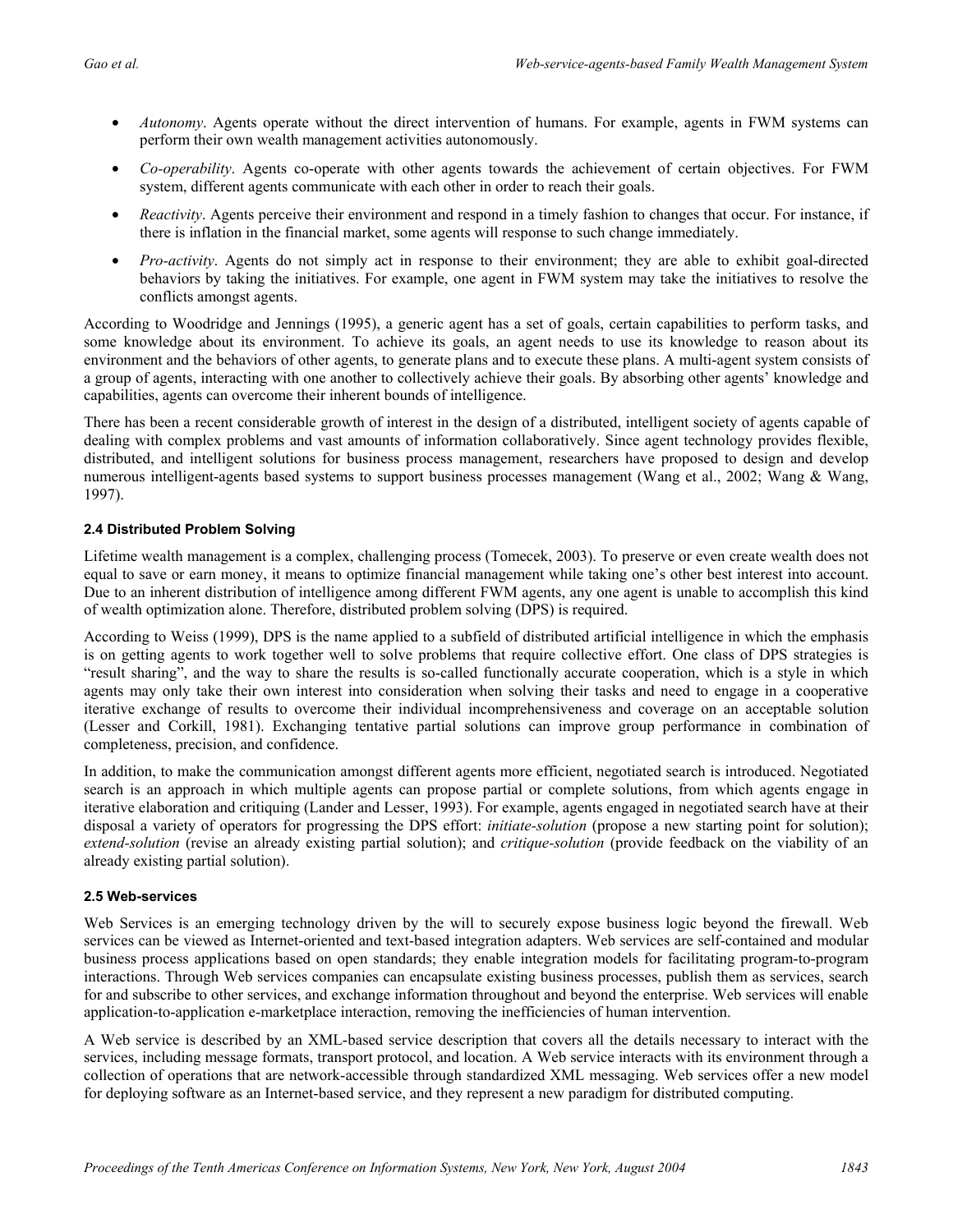However, current Web services know only about themselves. That is, they are neither autonomous, nor are they designed to use ontologies; they are passive until invoked, and they do not provide for composing functionalities (Byung, 2003). Be aware of these, building a sophisticated Web service to contain these features and to utilize Web services on behalf of the user is required.

In this paper, we integrate agent technology with Web services in order to overcome limitations and complement each other. Our intelligent Web-services agents inherit properties from both intelligent agents and Web-services. This approach takes advantage of the flexibility, inter-operability and extensibility of Web services to illustrate feasibility in communicating with multiple legacy systems.

#### **3. MULTI-AGENT FRAMEWORK FOR FAMILY WEATH MANAGEMENT**

In this section, the development of an agent-based FWM system is described.

#### **3.1 Intelligent Agents in FWM**

Before applying multi-agent technology into FWM process, it is need to decompose the process into several autonomous tasks. In these tasks, each agent is delegated a particular role to exhibit its goal-oriented and reactive behavior, and cooperate with others to pursue their goals. The FWM process is usually an iterant process. Each cycle consists of three key stages. First, the financial advisor will address an optimized asset allocation solution that maximizes the overall portfolio expected return. Second, the accounting and legal advisors will work out corresponding evaluation reports based on the investment advice. Third, any incompatibilities are highlighted as possible conflicts and actions will be taken place in an attempt to resolve the conflicts.

Based on such decomposed autonomous tasks of FWM process, multi-agents are applied to perform different FWM activities. An agent hierarchy for FWM is outlined in Figure 1, in which several intelligent agent classes are applied to provide a set of functionalities for FWM. The details of these agents are described below.



**Figure 1. Agent Hierarchy for Family Wealth Management System** 

The **User Interface Agent** works as a bridge between FWM system and end user. It converts legacy user information into Web service messages and converts the Web service messages back into legacy messages when feeding back. Several kinds of user information related to FWM are required to be collected for advisory activities, such as user financial status, portfolio details, cash flow information, legal position, and so on. User interface agent can make the human-computer interface more intuitive and encourage types of interactions that might be difficult to evoke with a conventional interface.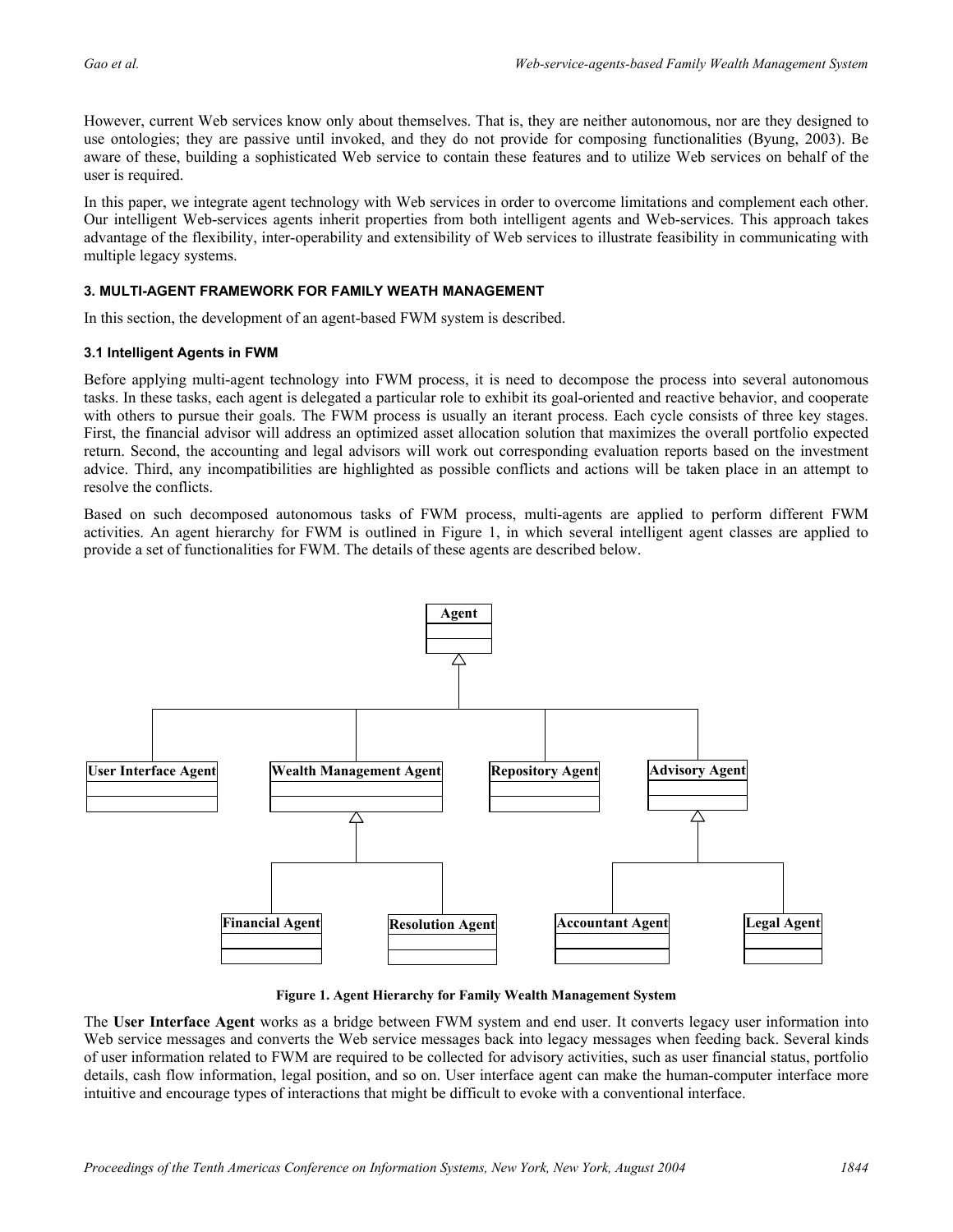Wealth management agents are the main parts of FWM system. **Financial Agent** plays a major role in the advisory process. It interacts with the user interface agent and produces investment advice independently. Financial agent analyzes the user personal information such as age, profession, income and so on to assess the user's financial status, investment objectives, and risk tolerance level. Based on the risk tolerance level, user's investment goal and specification, financial agent will come out with an optimized asset allocation solution. This solution will be sent to accountant agent and legal agent for evaluation. (Detailed process will be discussed in Section 4.1.)

Advisory agents consist of accountant agent and legal. **Accountant Agent** prepares a cash flow report on basis of the investment advice and other family revenues and expenses. Similarly, **Legal Agent** prepares the tax and estate planning report. Both agents will then compare their deliverables with the optimized asset allocation solution to see whether there is a conflict, such as insufficient available cash for investment and irrational high incurred tax investment. If any conflicts exist, a evaluation report will be produced.

Then, the optimized asset allocation solution, accounting and legal evaluation reports will all send to **Resolution Agent**, which will take some initiatives to resolve conflicts. If the conflict can be reconciled, a resolution report will be sent to financial agent. Financial agent will then revise the previous investment advice based on the resolution report and work out with a new investment advice. The advice will be evaluated by the accountant and legal agents again, so on and so forth. Such process will repeat again and again until there is no conflict at all.

The **Repository Agent** plays an important role of storing data in the system. Although there is no need for centralized storage of all knowledge regarding FWM process, there could be one consistent knowledge repository that maintains and integrates all information related to the advisory, monitoring and analysis tasks. In this way, the various agents in our system can exchange knowledge regarding entities involved and deal with conflicts in a collaborative manner. In our approach, the repository agent may contain and manage several kinds of information, e.g., optimized advisory solutions, evaluation reports, conflict resolution reports, etc. Such shared information about family wealth advices and conflicts may form an important base for agents' collaboration in our FWM.

#### **3.2 Multi-agent System Architecture**

Our FWM system provides optimized long-term advices that maximize the family wealth, identify and subsequently resolve any possible conflicts amongst advices.



**Figure 2. System Architecture**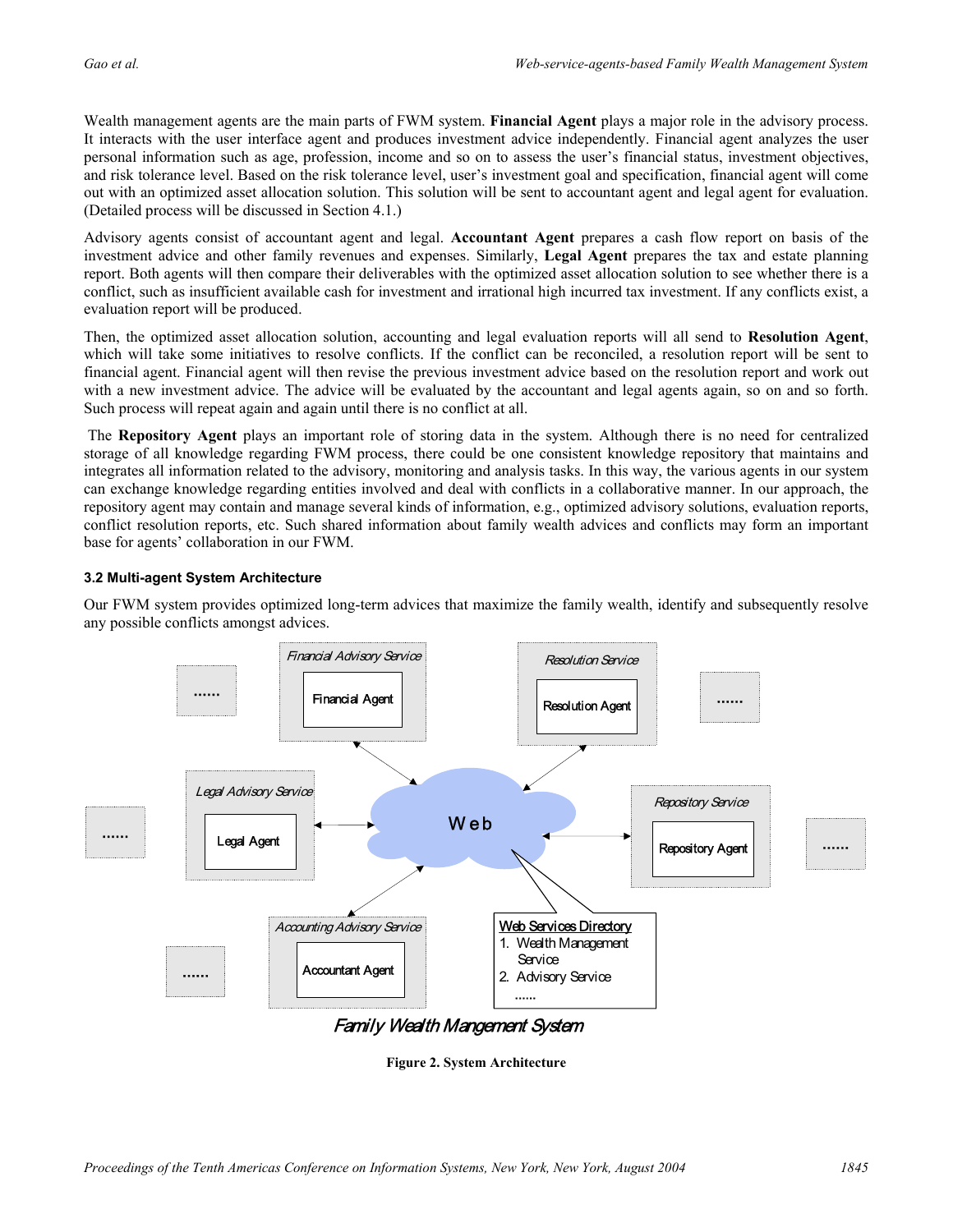Based on the discussion of the deployment of intelligent agents in FWM in section 3.1, architecture of the Web-serviceagent-based FWM system is presented in Figure 2. In this architecture, a society of intelligent agents wrapped as Webservices is proposed to provide a set of services for FWM. All these Web-service agents work autonomously and collaboratively via the Internet. Each agent focuses on its particular task such as optimization, solution evaluation, and resolution, without inventions from outside. Based on the optimized investment advice that the **Financial Service** produces, the **Accountant** and **Legal Advisory Services** produce the cash flow report, tax and estate planning report, respectively. When any advisory services capture a possible conflict, the evaluation report will be issued. Subsequently, reconciliation will be conducted by the **Resolution Service**.

#### **4. PROTOTYPE DEVELOPMENT**

#### **4.1 Implementation**

Up to now, our FWM system's analysis and architecture design have been completed; a Web-services based financial adviser agent prototype has been implemented; and others are still under development.

The current financial agent provides the following Web-services on the Internet:

- User investment objective assessment. To have a better understanding of user's financial status, the financial agent requires every user to fill out an on-line survey of Financial Foundation Report (Merrill Lynch). It is a specific form, which will be annually, indicating user's financial foundation and financial goals in actual data of monetary amount. In this report, the user is asked for his/her employment (e.g., salary), compensation plans (e.g., stock options), personal assets and liabilities (e.g., real estate information and mortgages), investment assets (e.g., current holdings of bonds, equities and insurance accounts) and income tax return. Assessing these information enables the agent to help the user identify both short- and long-term goals, such as reducing taxes, increasing retirement funds or developing an estate plan.
- User risk tolerance level analysis. In order to address each user an appropriate goal-specific portfolio, the agent also analyzes user's risk tolerance and investment preference. Users need to complete another set of on-line survey of Risk Tolerance Profile (Merrill Lynch). This is a multiple-choice questionnaire with each choice a predefined risk loading. This evaluation locates user's reaction to market volatility and weigh the relative importance of his/her financial goal. The questions regard user's preferences on expected return of the investment, time horizon of the portfolio, choice of portfolios with different risk and return. After adding up all risk loading scores, the agent will find an investor profile model (Merrill Lynch).
- Portfolio management. For different kinds of risk tolerance users, the system will generate different investment templates by some predefined criteria, such as the asset risk level, asset guarantor's credit rating, etc. Users can choose their favorite template as their portfolio. In addition, users can customize their portfolio (i.e., add/remove assets) by their preference.
- Asset risk level estimation. For each financial asset, the system will collect its 2 to 3 years' weekly price data; conduct simulations to estimate its risk level (Markowitz, Sharpe, and Miller, 1991).
- Asset allocation advice. According to the Merrill Lynch Asset Allocation Strategies, the financial agent will automatic provide an asset allocation recommendation to different investor profile models.
- Tailor-made optimization solution. According to user's collective investment goal and personalized specification, the agent will run a linear programming optimization model and work out an optimized investment solution. Figure 3 below shows the interface screen of an optimization solution together with a graphic demonstration.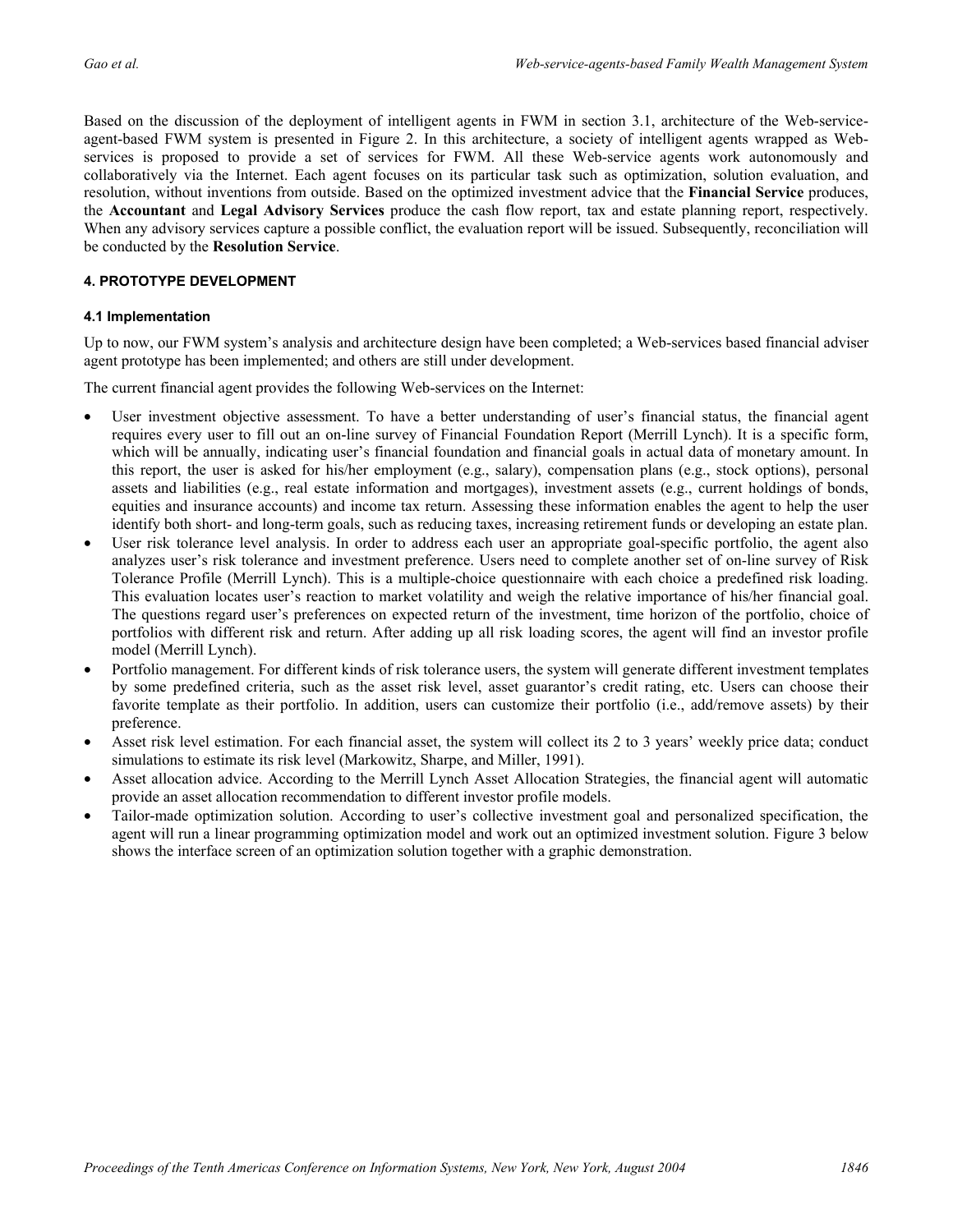|                                                                                                                                           | <sup>2</sup> Optimization - Microsoft Internet Explorer<br>File Edit View Favorites Tools Help |                                                                                                                                                              |                |                          |                |                         |                                                                             |                       |           |                      | -   『   ×<br>Æ                        |
|-------------------------------------------------------------------------------------------------------------------------------------------|------------------------------------------------------------------------------------------------|--------------------------------------------------------------------------------------------------------------------------------------------------------------|----------------|--------------------------|----------------|-------------------------|-----------------------------------------------------------------------------|-----------------------|-----------|----------------------|---------------------------------------|
| $\bigodot$ Back $\star$                                                                                                                   | <b>x 2 4 0 Search *</b> Favorites * * Media <sup>8</sup> 2 3 3 3                               |                                                                                                                                                              |                |                          |                |                         |                                                                             |                       |           |                      | Links                                 |
| 財務策劃<br><b>FINANCIAL PLANNER</b>                                                                                                          |                                                                                                |                                                                                                                                                              |                |                          |                |                         |                                                                             |                       |           |                      |                                       |
| <u>  ct Portfolio   Portfolio Report   Optimization Constrains   Coptimization Report   </u><br>Modify Client Information Change User Log |                                                                                                |                                                                                                                                                              |                |                          |                |                         |                                                                             |                       |           |                      |                                       |
|                                                                                                                                           | <b>Asset Name</b>                                                                              | Investment<br>Sector                                                                                                                                         | Risk<br>Rating | Currency Price           |                | Quantity                | Investment Investment<br>Credit Expected Portfolio<br>Amount                | Amount<br>(HKD)       |           | Rating Return Weight |                                       |
| Equity<br>Fund                                                                                                                            | Dresdner RCM NTS Fund - China 德盛龍虎精選基金 - 中<br>國                                                | Others                                                                                                                                                       | low            | <b>USD</b>               | 19.44          | 1,980.8711              | 38,509                                                                      | 300,001 AA+           |           | 3.43%                | 0.82%                                 |
|                                                                                                                                           | Dresdner RCM NTS Fund - Hong Kong 德盛龍虎精選基<br>金 - 香港                                            | Others                                                                                                                                                       | middle         | <b>USD</b>               | 91.89          | 419.0659                | 38,508                                                                      | 300,000 AA-           |           | 4.31%                | 0.82%                                 |
|                                                                                                                                           | Dresdner RCM NTS Fund - Japan 德盛龍虎精選基金 - 日<br>本                                                | Others                                                                                                                                                       | high           | <b>USD</b>               | 12.86          | 2,994.3975              | 38,508                                                                      | 300,000 AAA           |           | 5.14%                | 0.82%                                 |
|                                                                                                                                           | Dresdner RCM NTS Fund - Korea 德盛龍虎精選基金 - 韓<br>國                                                | Others                                                                                                                                                       | high           | <b>USD</b>               | 4.59           | 121,304.1900            | 556,787                                                                     | 4,337,699 AA+         |           | 8.68%                | 11.92%                                |
|                                                                                                                                           | Dresdner RCM NTS Fund - Malaysia 德盛龍虎精選基金-<br>馬來西亞                                             | Others                                                                                                                                                       | middle         | <b>USD</b>               | 11.53          | 3,339.8050              | 38,508                                                                      | 300,000               | <b>AA</b> | 2.22%                | 0.82%                                 |
|                                                                                                                                           | Dresdner RCM Oriental Income Fund 德盛東方入息基金<br>Dresdner RCM Tiger Fund 德盛老虎基金                   | Asia Pacific<br>Asia Pacific                                                                                                                                 | low<br>high    | <b>USD</b><br><b>USD</b> | 50.59<br>41.15 | 761.1728<br>935.7946    | 38,508<br>38,508                                                            | 299,998 AA<br>300,000 | A         | 4.07%<br>5.77%       | 0.82%<br>0.82%                        |
|                                                                                                                                           | Dresdner RCM Taiwan Fund 德盛台灣基金<br>Dao Heng Asia Pacific Dividend Opportunities Fund 亜太        | Others                                                                                                                                                       | high           | <b>USD</b>               | 9.3            | 4,140.6396              | 38,508                                                                      | 300,000 AAA           |           | 4.73%                | 0.82%                                 |
|                                                                                                                                           | 派息                                                                                             | Asia Pacific                                                                                                                                                 | low            | <b>USD</b>               | 14.41          | 2,672.3076              | 38,508                                                                      | 300,000 AA            |           | 2.23%                | 0.82%                                 |
|                                                                                                                                           | Global Tech. Fund (Dresdner RCM DIT Glb Hi-Tech<br>Growth Fund)                                | Global                                                                                                                                                       | low            | <b>USD</b>               | 9.57           | 4,023.8190              | 38,508<br>Equity Fund Maket Value: (HKD)7,037,697, Portfolio Weight: 19.34% | 300,000 AA-           |           | 7.15%                | 0.82%                                 |
|                                                                                                                                           | PIMCO Global Bond Fund-Class H Retail Accumulation                                             | Global                                                                                                                                                       | high           | <b>USD</b>               | 14.63          | 78,963.6700             | 1,155,239                                                                   | 9,000,001             | A         | 1.08%                | 24.74%                                |
|                                                                                                                                           | Bond Fund Fidelity Funds-Sterling Bond Fund 富達基金 英鎊債券基<br>金                                    | Others                                                                                                                                                       | low            | <b>GBP</b>               |                | 0.528786 1,820,582.8000 |                                                                             | 962,699 13,883,626 A+ |           |                      | 0.41% 38.16%                          |
|                                                                                                                                           |                                                                                                |                                                                                                                                                              |                |                          |                |                         | Bond Fund Maket Value: (HKD)22,883,624, Portfolio Weight: 62.9%             |                       |           |                      |                                       |
| Cash                                                                                                                                      | 5yearCD                                                                                        | 無                                                                                                                                                            | 無              | <b>USD</b>               | 無              | 829,499.8000            |                                                                             | 829,500 6,462,301 無   |           |                      | 1.5% 17.76%                           |
|                                                                                                                                           |                                                                                                |                                                                                                                                                              |                |                          |                |                         | Cash Maket Value: (HKD)6,462,301, Portfolio Weight: 17.76%                  |                       |           |                      |                                       |
|                                                                                                                                           | <b>Portfolio Distribution</b>                                                                  | Summary:<br>Total Investment Amount(HKD) 36,383,627<br>Portfolio Beta<br>0.16<br>Portfolio Implied Volatility<br>2.27%<br>Portfolio Expected Return<br>2.05% |                |                          |                |                         |                                                                             |                       |           |                      |                                       |
|                                                                                                                                           |                                                                                                |                                                                                                                                                              |                |                          |                |                         |                                                                             |                       |           |                      |                                       |
| <b>e</b> Done<br>$H2$ start $\Box$                                                                                                        | $100 \text{ m s}^{-3}$<br>200                                                                  |                                                                                                                                                              |                |                          |                |                         |                                                                             |                       |           |                      | Local intranet<br><b>EN 202 16:44</b> |



#### **4.2 Operation**

In order to demonstrate the effectiveness of our approach and illustrate how our Web-service agents work together to reach the family wealth maximize goal, the operation process of their collaboration is explained in the following example.

Assume that a user plans to buy a new-issued profitable asset. However, he does not know how much he should invest in this asset and how to adjust the other assets that are already in his portfolio. He wants our FWM system to give him advices. In addition, his family has ordered a new car, and requires him to pay the down payment this month.

Figure 4 shows the collaboration and interaction within the FWM Web-service agents. The details of message calls are described below.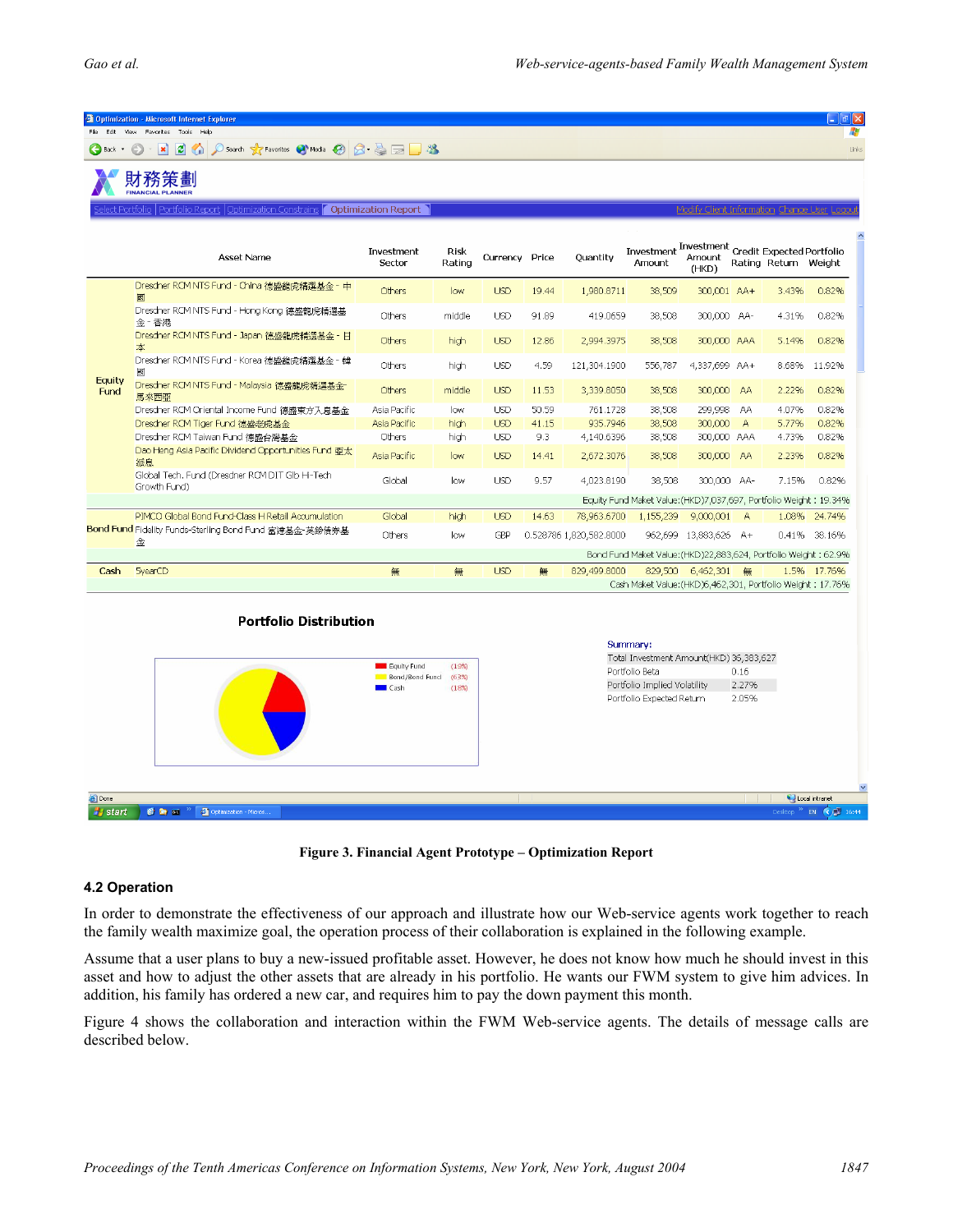

**Figure 4. Collaboration and Interaction within FWM Web-service Agents**

- 1. System receives user personal data, converts such data to the Web service messages and passes them to the **Financial Service** based on the UDDI.
- 2. **Financial Service** provides the user with risk tolerance level analysis report.
- 3. The user modifies his portfolio by adding the new-issued profitable asset and specifies his investment goal. His investment preference is sent to the **Financial Service** for advice**.**
- 4. **Financial Service** works out an initial optimized portfolio solution/advice. This investment solution is stored to **Repository Service** for future use.
- 5. The initial investment solution is sent to **Accountant Service** for evaluation.
- 6. The initial investment solution is sent to **Legal Service** for evaluation at the same time.
- 7. The initial investment solution is also sent to **Resolution Service** for future conflicts reconciliation.
- 8. To enable the **Accountant Service** to evaluate the investment solution, cash flow related information is retrieved from **Repository Service**.
- 9. Based on the investment solution and related information, **Accountant Service** works out with a cash flow report. Then, the cash balance result will compare with the investment solution to see whether there is a conflict. In this example, a short of cash is detected because of the extra investment in both asset and car in this month. An accounting evaluation report (indicating the conflict) will be produced as a result. Both reports will be stored in **Repository Service** for future use.
- 10. At the meantime, the cash flow report and accounting evaluation report are also sent to **Resolution Service** to activate its conflict reconciliation activities.
- 11. Parallel to the Accountant Service, the **Legal Service** retrieves the legal related information from **Repository Service**. In this case, the tax information of estate will be retrieved.
- 12. Based on the investment solution and related information, **Legal Service** works out with a tax and estate planning report. Then, the report will compare with the investment solution to see whether there is a conflict. In this example, a tax of estate is accrued because of the investment in car, which is unfavorable to the user. A legal evaluation report (indicating the conflict) will be produced as a result. Both reports will be stored in **Repository Service** for future use.
- 13. At the meanwhile, the tax and estate planning report and legal evaluation report are also sent to **Resolution Service** to activate its conflict reconciliation activities.
- 14. According to the initial investment solution and two evaluation reports, the **Resolution Service** may advise the user to sell some assets on-hand (that are less profitable) in order to afford the new car as well as to invest some in the new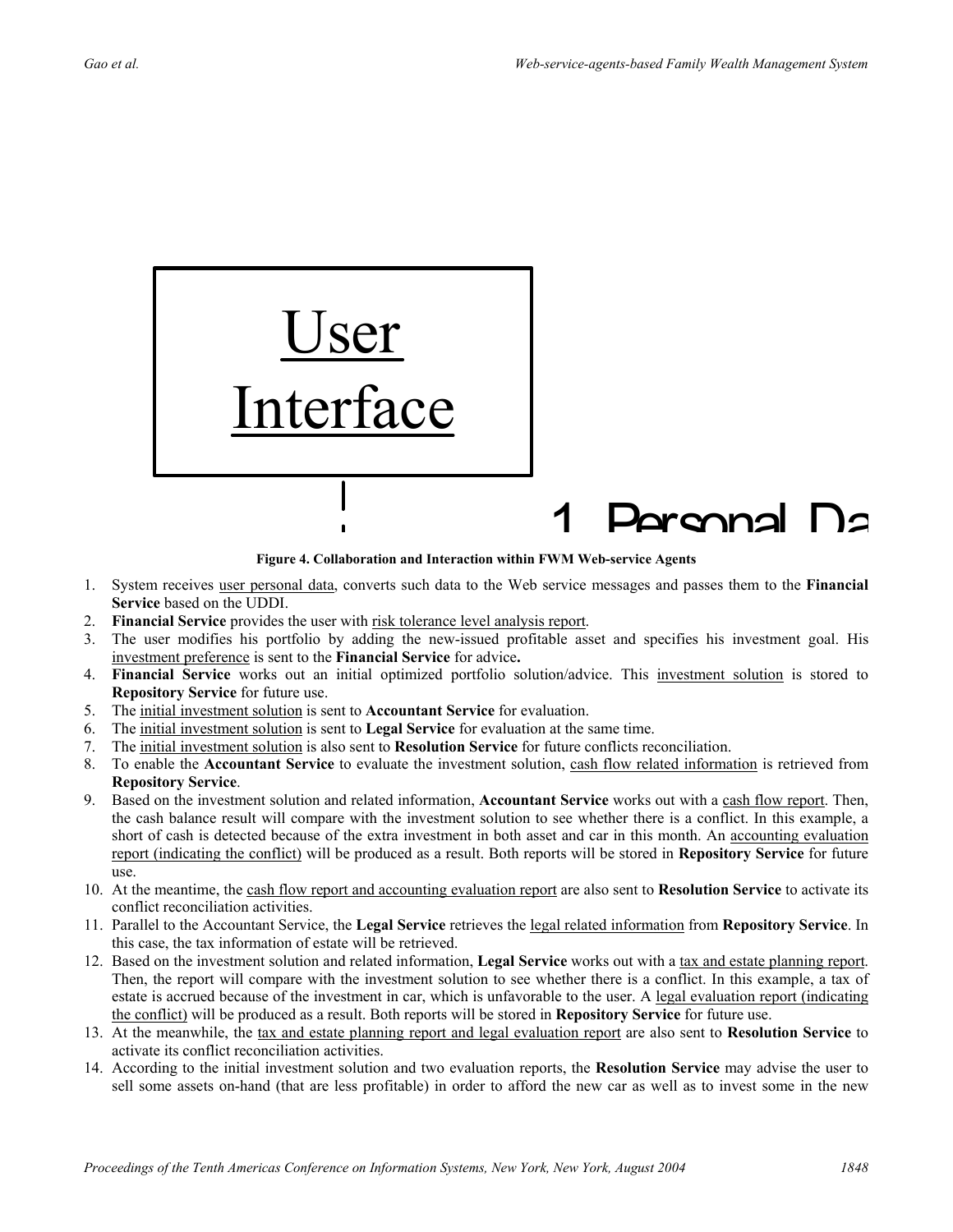profitable asset. In addition, in order to avoid the estate tax, the new car should under the name of the user's son. Such resolution report will be sent to **Repository Service** for future use.

- 15. The resolution report will also be sent to **Financial Service** to revise the previous investment advice.
- 16. **Financial Service** revised the current investment advice. The revised investment solution is sent to **Accountant** and **Legal Service** for further evaluation.

(Back to step 4, so on and so forth. The process will iterate until there is no further conflict.)

- n. If there is no conflict found by the **Accountant** and **Legal Service**, the final investment advice, cash flow report, tax and estate planning report, and evaluation reports will be sent to **Repository Service** for future use.
- n+1.The final investment advice, cash flow report, tax and estate planning report, and evaluation reports will finally be sent to end user.

This example above demonstrates the case of accountant service evaluating the investment solution. Similarly, the legal service can also evaluate the investment solution by tax and estate planning issues. Such evaluation will result in a taxeffective investment solution.

#### **5. CONCLUSION**

In this paper, a Web-Service-Agent supported Family Wealth Management System has been presented. The main contribution can be summarized as follows. From the technology perspective, we have designed a novel architecture for FWM. A number of different kinds of agents have been defined and wrapped as Web services. These different Web services can collaborate together to provide comprehensive FWM services as similar as MFOs provide. Or each Web service can be separated to function as a stand-alone system. This approach provides us with flexibility and reusability to a great extent.

On the other hand, from the business application perspective, most existing MFO systems focus on financial or investment aspects only and do not consider other important issues, such as legal issues, accounting issues, etc. In contrast, our system is able to deal with much wider aspects, including legal and accounting aspects. Therefore, our FWM system is able to provide more aggregative and comprehensive solutions to meet business needs.

By following the architecture, we will work on the remaining Web-service agents in our FWM system in the future. Further task analysis and knowledge acquisition will also be conducted. After the implementation, the system will be fully tested and evaluated. We will evaluate the effectiveness of the system. Necessary statistical analysis will be performed based on experiments.

#### **ACKNOWLEDGMENTS**

The authors thank the Bank of Communications (Hong Kong Branch) team and Dr. Michael C. S. Wong, an Assistant Professor of Department of Economics & Finance, City University of Hong Kong, for their professional advices and supports on this research.

#### **REFERENCES**

- 1. Byung, K. O. (2003) Meta web service: building web-based open decision support system based on web services, *Expert Systems with Applications*, 24, 375–389.
- 2. Dugdale, J. and Keynes, M. (1996) Cooperative problem-solver for investment management, *International Journal of Information Management*, 16, 2, 133 – 147.
- 3. Grace, C. (2000) The multiple client family office, *Trusts & Estates*, 139, 2, 54 55.
- 4. Hamilton, S. (2002) The multi-family office mania, *Trusts & Estates*, 141, 11, 39 41.
- 5. Heuer, S., Koch, U. and Cryer, C. (1988) INVEST: an expert system for financial investments, *IEEE Expert*, 3, 2, 60 68.
- 6. Lander, S. E. and Lesser, V. R. (1993) Understanding the role of negotiation in distributed search among heterogeneous agents, *Proceedings of the Thirteenth International Joint Conference on Artificial Intelligence*, Chambery, France.
- 7. Lesser, V.R. and Corkill, D. D. (1981) Functional accurate, cooperative distributed systems, *IEEE Transactions on Systems, Man, and Cybernetics*, SMC-11, 1, 81 – 96.
- 8. Lymer, A. and Richards, K. (1995) A hybrid-based expert system for personal pension planning in the UK, *Intelligent Systems in Accounting, Finance and Management*, 4, 71 – 88.